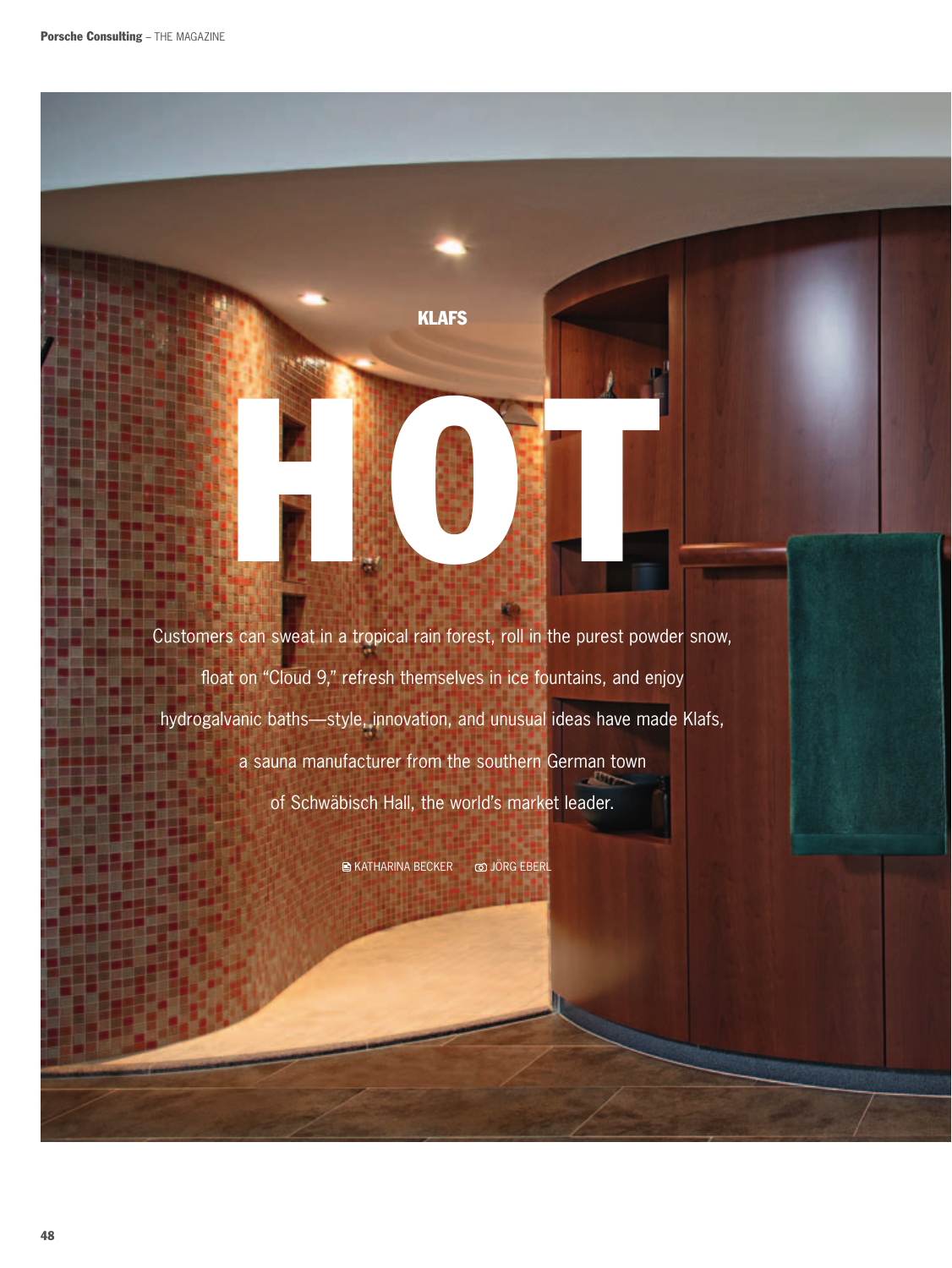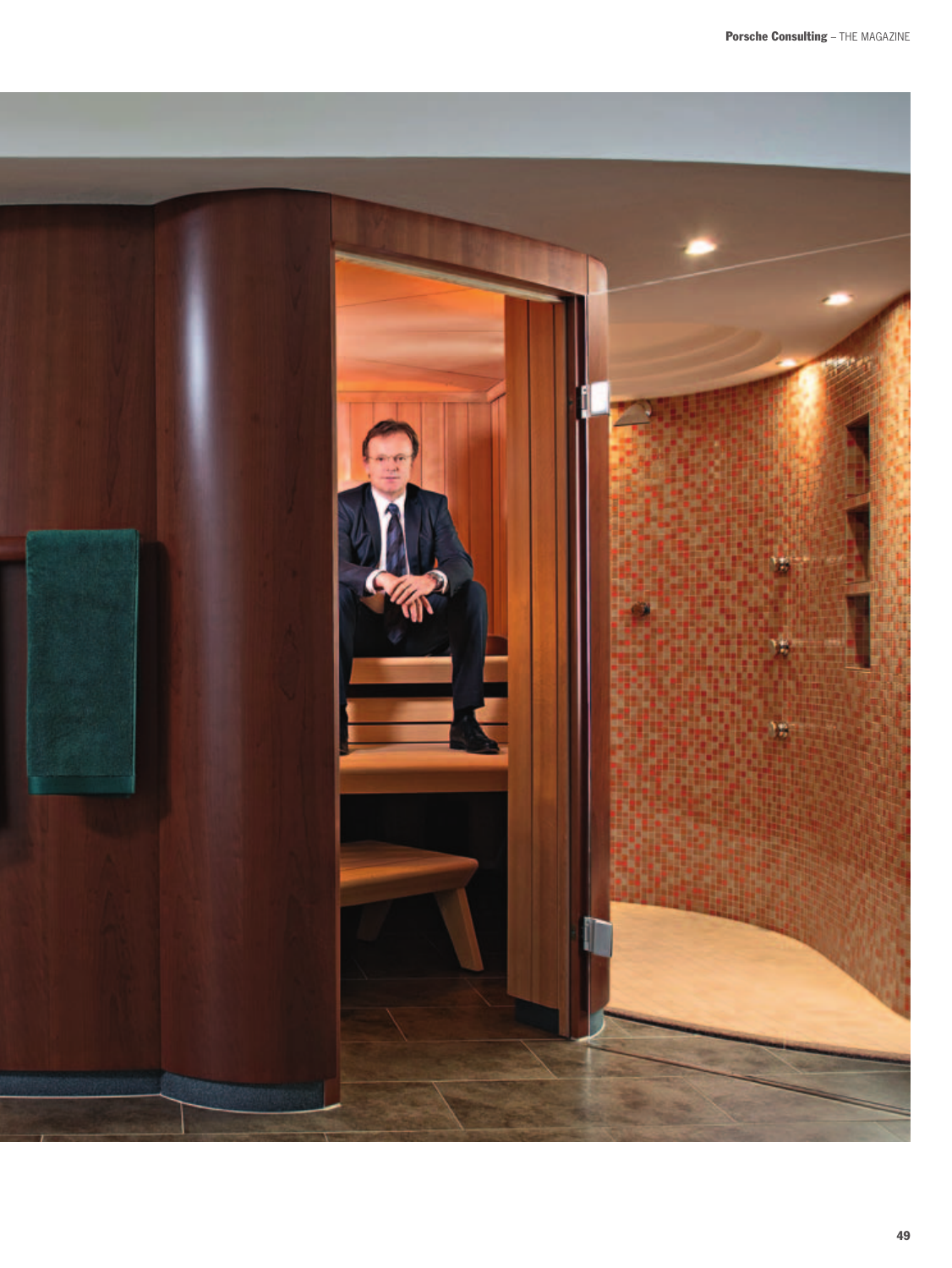

Customers place the highest demands on how their wellness and sauna facilities are designed. Klafs' engineers blend attractive facades with state-of-the-art technology.



tefan Schöllhammer does not have fond memories of his first sauna session at age 17, commenting that "I thought it was way too hot." His opinion didn't change for quite some time. That is, not until he suddenly found himself the owner of a sauna manufacturing company. At the age of 34, he and some friends took over the

Klafs sauna company, which was bankrupt at the time. Today, this mid-sized firm in Schwäbisch Hall, Germany, leads the world market with total sales of 96 million euros (2012).

Inspired by stories he had heard from former Finnish and Russian soldiers, Erich Klafs built his first sauna in 1952. His initial customers were medical convalescence centers, followed by some municipalities and an ever increasing number of private individuals. After his death, the company entered the solarium business in the 1970s, which went so well that the new owners neglected their traditional métier. Saunas from Klafs were considered old-fashioned and conservative. When the solarium boom ended and a company expansion in the USA didn't work out, Klafs had to file for bankruptcy.

Schöllhammer, who now had a degree in

industrial engineering, was co-owner of G. Lufft Mess- und Regeltechnik GmbH, a company that supplied Klafs with thermometers. The bankruptcy turned him into a creditor overnight. At first he was shocked.

*"I go to the sauna twice a week, even in summer."*

But he and his partners quickly recognized the potential—and took action. The customers remained skeptical, however. Schöllhammer clearly remembers the pitying looks he received at the industry's "interbad" trade fair in 1992.

Back at home, proposals sent by various business consultants on how to make saunas more inexpensively landed in the wastebasket. Schöllhammer had other plans. Instead of being an uninspired assembly of individual components, each Klafs sauna was given an integrated style that covered everything from its beds and its oven to its door handle. In addition to design and quality, German engineering was in demand. This led to the development of user-friendly sauna controls. Then came the advent of oxygen therapy in saunas. And artists transformed them into tropical rain forests with soundtracks of twittering birds. For environmentally conscious customers, Klafs developed saunas and steam baths that use up to 40 percent less power. Stressed office workers could enjoy power naps on beds that rocked back and forth. For customers with space restrictions, the engineers developed a mini-sauna with a surface area of just two square meters. The ergonomically designed bed known as "Cloud 9" provides serious relaxation as users are rocked gently to music while surrounded by clouds and colors (see photo to the right). Pity quickly gave way to admiration. Private individuals were the first customers to return, followed by hoteliers and pool and spa operators.

The boss has long become accustomed to the heat. The family dog is said to search in vain for a cool spot to snooze in Schöllhammer's office. "I go to the sauna twice a week, even in summer," Schöllhammer says. He hasn't had a cold in ages. He reels off all the great reasons to use a sauna. "It strengthens your immune system. It improves circulation to your skin, and stimulates your cardiovascular system and metabolism. It keeps you in good shape into old age. It's not only medical studies

> that tell us this," he adds—"we hear this also and especially from our customers."

Half of all Germans over the age of 14 go to the sauna on a more or less regular basis. The custom in German-speaking regions, whereby men and women use saunas at the same time without clothing, is less common or even prohibited elsewhere. Although Finns, Russians, Swedes, and Norwegians also use saunas in the nude, they strictly separate the sexes. In England, Poland, and France, bathing suits are mandatory. The Americans are the most finicky of all. As Schöllhammer observes, "They'd never even go into an all-men's sauna without swim trunks."

The Finns, who gave us the original word for "sauna," are known as the most enthusiastic fans of sweating. The country has more than two million saunas for its five million inhabitants. Germany with its population of 80 million people has only about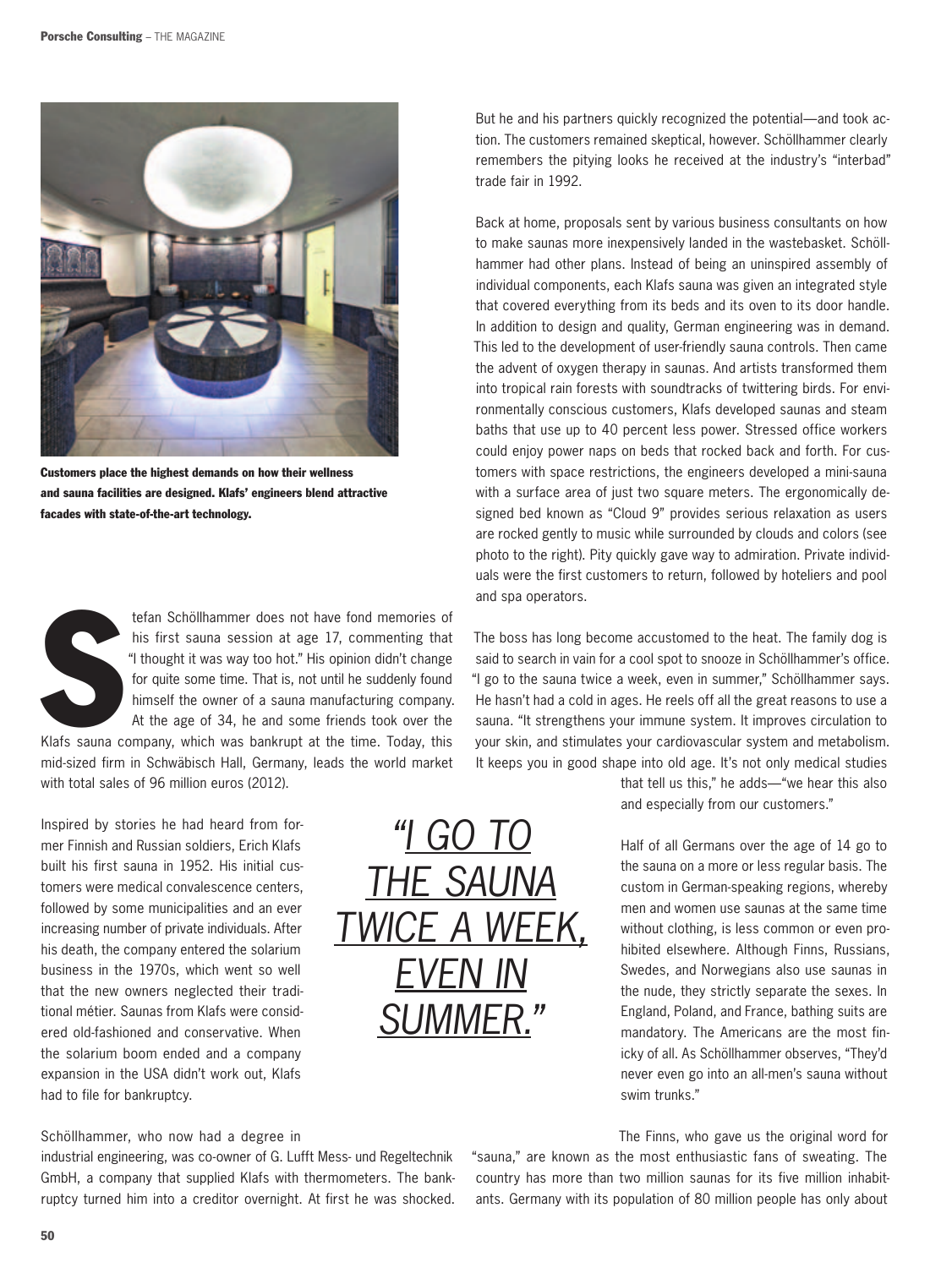1.7 million, according to estimates from the Deutscher Sauna-Bund (German Sauna Association). "Germany is still the world's largest market for saunas," says Schöllhammer. The sector posts earnings of 100 million euros a year. Half of all customers buy their saunas from hardware or building supply stores, although this accounts for only a quarter of the business in monetary terms. The other 50 percent of customers purchase directly from the manufacturers. Klafs accounts for half of these sales.

But the company does not wish to rely too much on its domestic market. The second most important market is Austria. This Alpine republic is responsible for around a quarter of sales, followed by Switzerland. Business elsewhere in the world is suffering from the financial crisis. "Ireland and also the Baltic states used to build one or two luxury hotels a year, but now the market isn't moving at all," observes Schöllhammer. He currently has hopes for Russia and Poland, however, which combine growing prosperity with a sauna tradition.

Klafs gets about 60 percent of its business from private customers, who spend an average of 12,000 to 13,000 euros for their saunas. The remaining 40 percent of the company's business is spread among

hotels, fitness studios, medical convalescence centers, cruise ships, and public pools and spas. Orders from publicly owned facilities have become few and far between. "Of course it's easy to see why municipalities will build a cafeteria for schoolchildren before they modernize a sauna," says Schöllhammer.

Oil millionaires and Russian oligarchs are much more lavish in their spending. The sauna in a villa owned by a wealthy customer in Moscow was not only extravagant and nearly five meters high, but was also furnished with a floor-to-ceiling brick oven. "You've got to start heating these enormous saunas 24 hours beforehand, but that doesn't seem to be a problem," he says. Because the demanding clientele likes to roll in the snow immediately afterwards, Klafs has designed a cabin that blows the finest powder snow into a winter landscape at a bracing minus 10° Celsius. Even Schöllhammer has to smile at some of the unusual wishes of his customers. Such as the owner of a luxury yacht who insisted on having facilities for two open fires in his sauna. Or the operator of a Finnish funicular who wanted to transform one of the gondolas into a sauna. The German engineers mastered this challenge as well. Guests can enjoy the view for three rounds in the gondola as sweat drips into their eves.  $\leftarrow$ 



Floating in seventh heaven: stress subsides in the relaxing environment of the "Cloud 9" sauna, with its colors, sounds, atmospheric lighting, and fleecy clouds.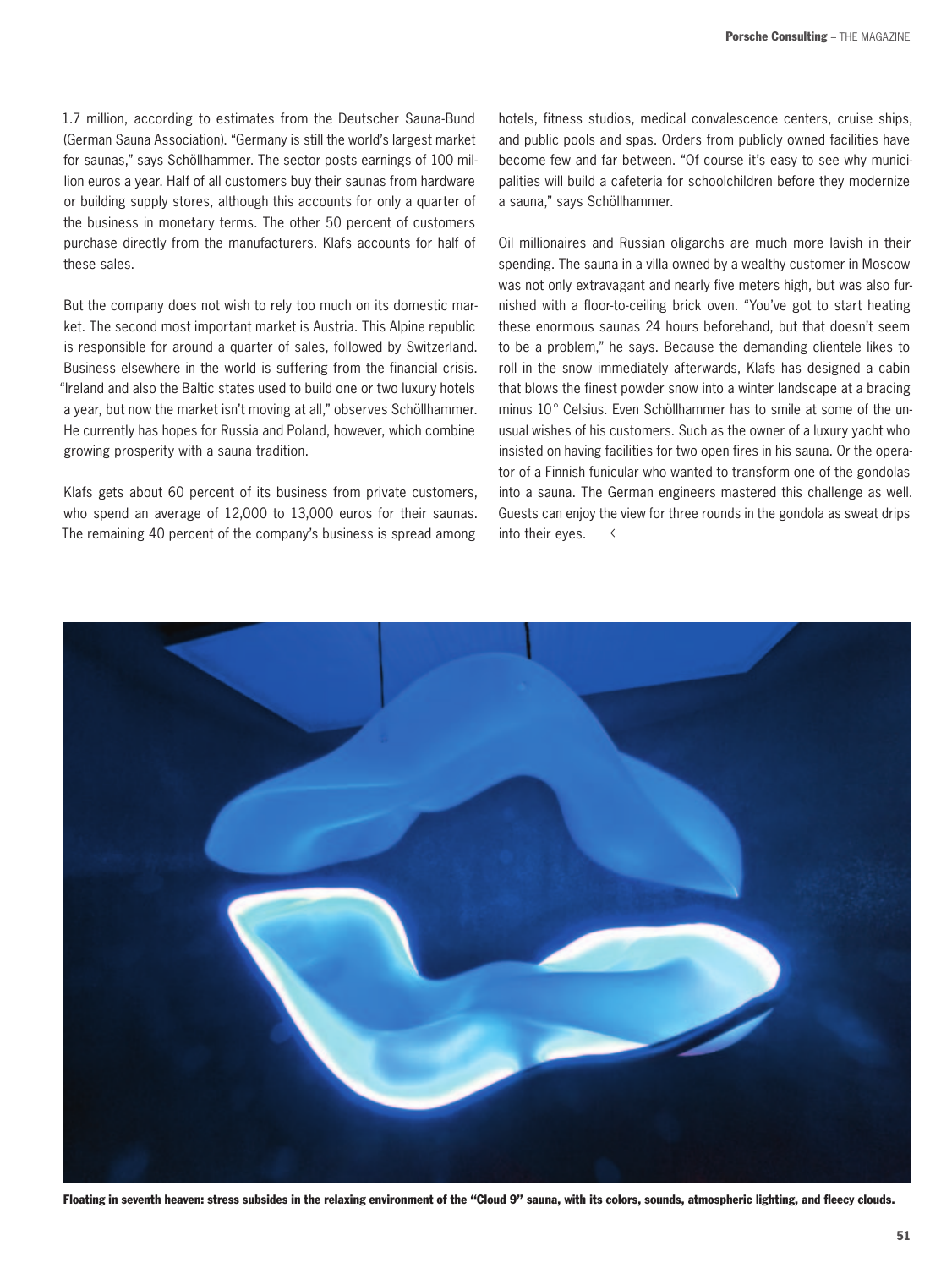## STREAMLINED SAUNA PRODUCTION

*The sauna builders at Klafs realized that they could learn from Porsche how to make their production system more efficient. Not only that—working together with Porsche Consulting, this mid-sized firm is also learning how to make its processes in indirect areas leaner, and how to optimize the entire company by restructuring its business units.*

There was a time when the new boss would have sent them packing—all those external consultants who claimed to know what would guide the Klafs company out of bankruptcy. Stefan Schöllhammer climbed to the top of the world's market without them. Upon arriving at the top, he then invited them in of his own accord. "We had grown a lot and our production was bursting at the seams," he says. The warehouse was overflowing, the throughput times were too long, and half-finished assemblies were always standing around in the way. The production and logistics departments wanted eight million euros to build new facilities.

But there's a way to do it differently. "We can learn from the automotive industry," said Schöllhammer, an industrial engineer. And he asked Porsche Consulting for advice. The consultants met with the experts from production and logistics for numerous long talks that often extended late into the evening—and together they defined the Klafs production system. They then grouped the machinery into compact production islands. That not only saved space but also shortened throughput times and increased productivity by 15 percent. With the introduction of a takt system of component supply, inventory levels dropped by 67 percent. "I was very impressed by Porsche Consulting's approach," says the Klafs boss. "They don't just have their ideas on paper; they also put them into practice." There was no longer a need for expensive new facilities. The eight million euros thereby saved could be put into further growth instead, such as into developing new products and investing in new distribution channels.

"To achieve long-term success in production, it was clear from the start that we had to make improvements in indirect areas as well and to pursue them on the overall company level,"

says Dirk Pfitzer, partner at Porsche Consulting. One new bottleneck, for example, lay in the order processing system. The consultants scrutinized the path from customer queries and calculating offers through to technical implementation and delivery of finished products. They kept adjusting every part of the system until development time for new products had dropped by 18 percent.

The third step for the experts consisted of examining company structures as such. Company specialists were calculating orders for private saunas and wellness temples in different departments. This meant that one employee might struggle with the calculations for an unusual glass-walled private sauna that would have been routine for a colleague from the wellness department. With respect to sales, the experts found that sometimes several different departments were approaching the same customer. "We determined which structures were present in duplicate and analyzed whether there were good reasons for this," says Dr. Roman Hipp, senior project manager at Porsche Consulting. They then developed a strategy for restructuring the business units and discussed a variety of potential solutions with Klafs. Organizational changes such as merging the offer departments, integrating spa operations into central sales, and standardizing processes ultimately laid the groundwork for further growth in new markets.

"The speed at which Klafs put these new approaches into practice was impressive," says Hipp with respect, adding that "large corporations need years for that." But speed was one thing that the company from Schwäbisch Hall didn't have to learn from the horsepower industry.